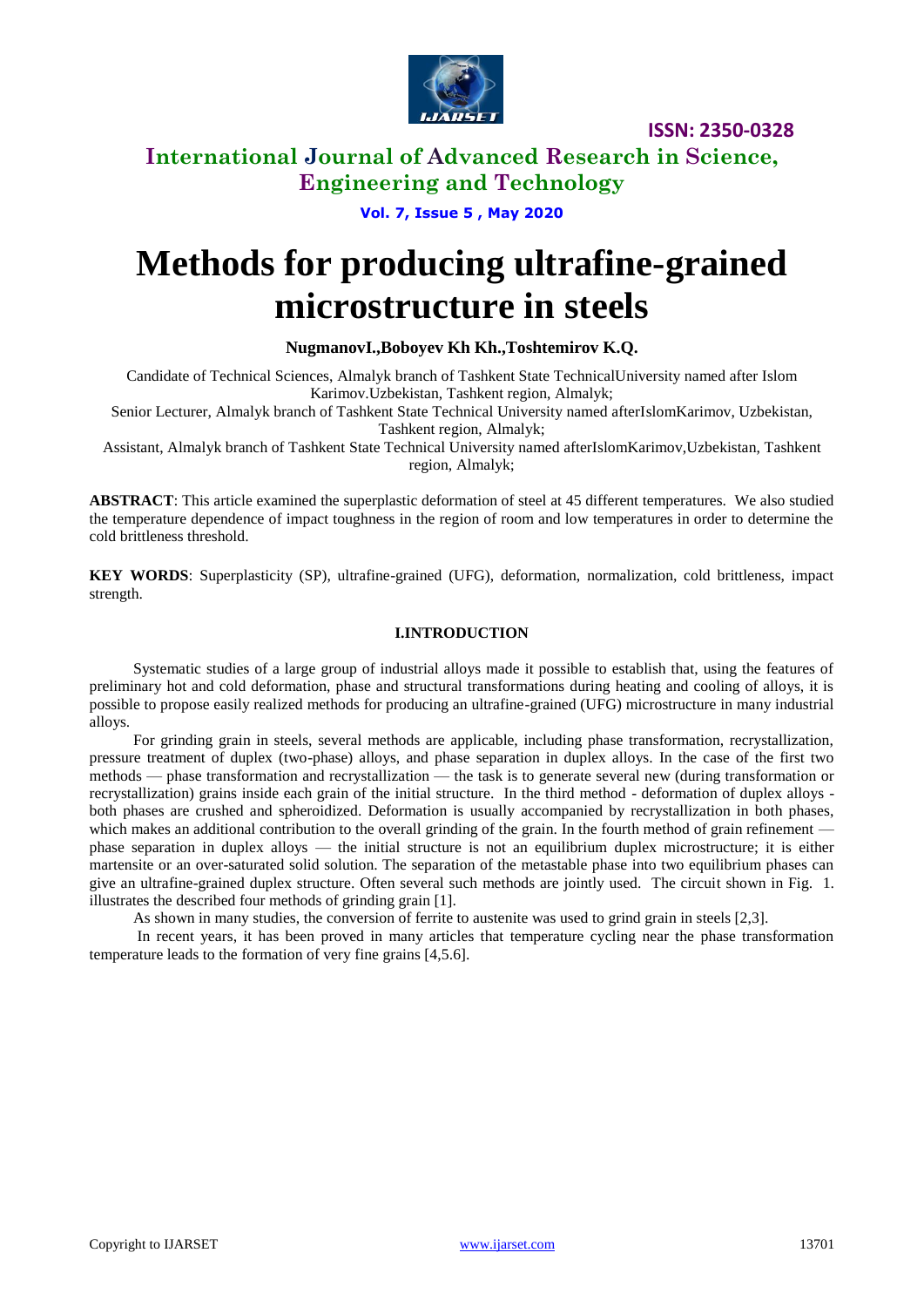

**ISSN: 2350-0328**

**Vol. 7, Issue 5 , May 2020**



Fig.1. Scheme explaining the basic mechanisms of grain grinding: I - recrystallization; II - phase separation in alloys with a duplex structure; III - inhomogeneous deformation of alloys with a duplex structure;  $(V \rightarrow phase$  transformation; A, B and C — initial intermediate and final microstructures; 1 — heating, cooling; 2 — deformation; 3 — shear bands; 4 — annealing [1])judgments. For example, the simplest and earliest versions (such as the one available with Microsoft's Hotmail) can be set to watch for particular words in the subject line of messages and to exclude these from the user's inbox.

If high-speed heating is used during thermal cycling, then in this case it is possible to obtain the finest-grained structure in 40KhF steel using induction heating at a speed of  $215\text{°C}$  / sec. Subsequent quenching, austenite grains are crushed from 45 to 2 μm [7].

#### **II. SIGNIFICANCE OF THE SYSTEM**

In [8], in order to grind austenite grains of structural steel containing 0.15–0.25% V or 0.1–0.15% Ti, it was heated from 20 to 900°C and held for 20-30 seconds and cooled. After four times the heat treatment, the grain size decreased to 1.0 μm. The efficiency of thermal cycling in the presence of diffusion and martensitic transformations depends on the number of heating-cooling cycles, ceteris paribus. It was found that after one cycle of fast austenization, an inhomogeneous microstructure with different austenite grain sizes forms. A homogeneous structure with ultrafine grains is achieved after five cycles of rapid heating and cooling.

#### **III. LITERATURE SURVEY**

A detailed study of factors affecting the degree of grain refinement during thermal cycling was carried out in [9] using C 5% Ni + Cr + No + V steel as an example. It was found that the size of the final grains depends on the chemical composition of the steel, the initial microstructure, the heating rate in the transformation interval, the maximum heating temperature, the exposure time above the  $Ac_3$  point, the number of "fast heating – cooling" cycles, and the tempering mode after processing cycles. Subject to the optimal ratio between these parameters, it is possible to obtain a fine-grained microstructure with a size of 4 μm. and less.

The use of thermal cycling is limited by steel piercability; therefore, the most effective method for producing fine grain in steel is preliminary cold or hot deformation. With a clear advertising of the heating regimes for deformation, the degree of deformation, the temperature of its completion, after deformation holdings, recrystallization annealing, it is possible to obtain a microstructure with the necessary grain size [10].

In the present work, we studied the microstructural changes during hot deformation and the method of obtaining a fine-grained microstructure of U8 steels and the possibility of transferring to a superplastic state.

The microstructure of the studied material U8 steel in the delivery state is shown in Fig. 2. Steel U8 in the delivery state has a pearlite structure of eutectoid composition. The chemical composition of C is 0.79%, Mn is 0.35%, Si is 0.2%, S is 0.03%.

The results of mechanical tests in the delivery state at temperatures of  $650^{\circ}$  -  $900^{\circ}$ C indicate that there are no signs of superplasticity (Fig. 5).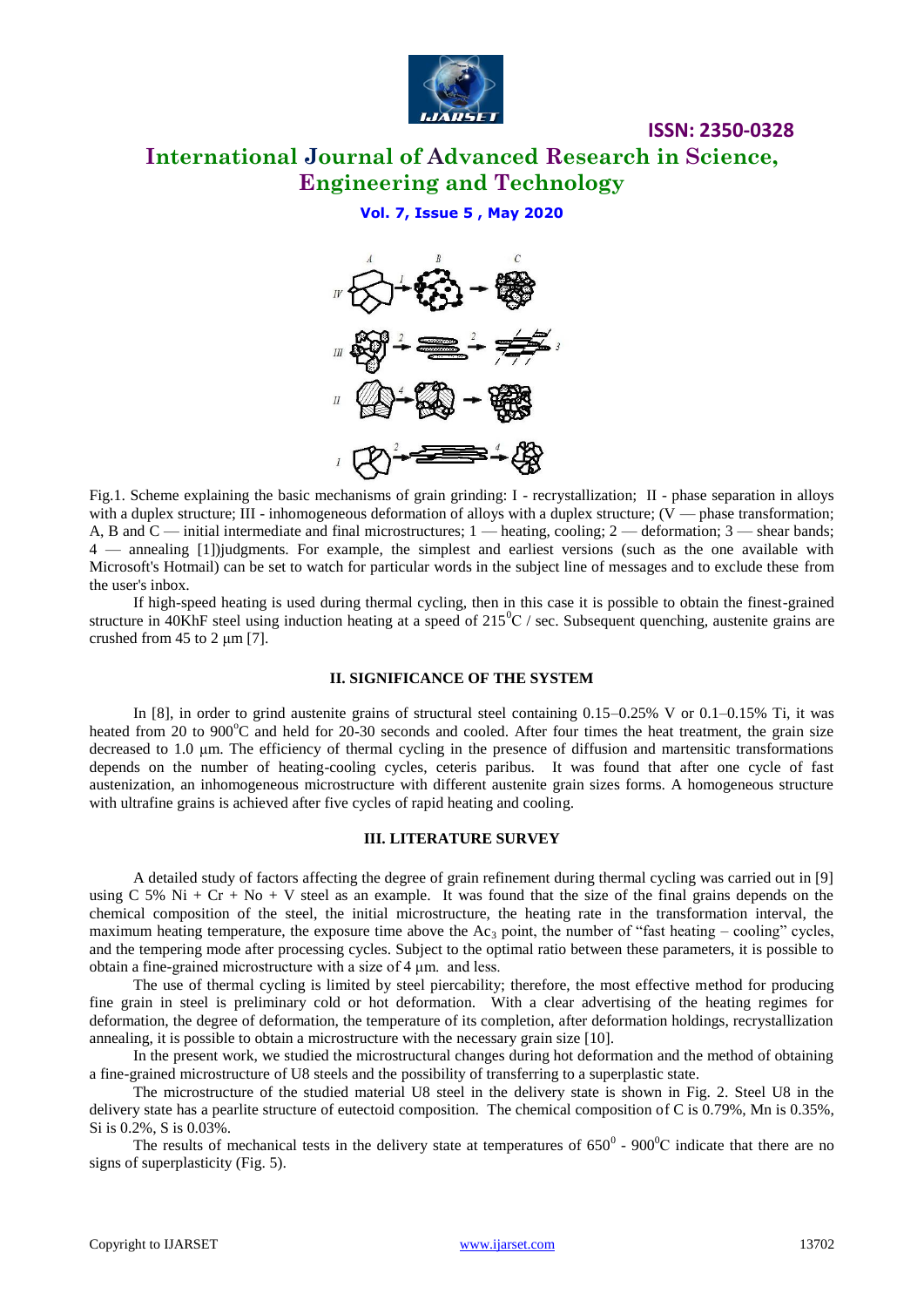

**ISSN: 2350-0328**

### **Vol. 7, Issue 5 , May 2020**



Fig. 2. Steel U8 in the delivery state.

In order to study the influence of the initial state on high temperature ductility, preliminary hot deformation was used to grind the microstructure of steels.

#### **IV. METHODOLOGY**

When sedimenting, two groups of samples were used. The first group is small samples of  $\emptyset$ 10 mm with a height of 15 mm, they were deformed on a universal machine 1232U10. ε - from 30% to 80%. These samples were used to systematically study structural changes and mechanical properties during the development of methods for obtaining the UFG structure (Fig. 3).



Another group of larger samples with a diameter of 30 mm and a height of 60 mm was besieged in an isothermal die block on a modernized hydraulic press RNM - 100 A, with a force of 100 tons. The degree of deformation was at least 60%. Standard samples for mechanical tensile tests were cut out of large billets (washer) obtained after upsetting (Fig. 4).

At least 3 samples were used for each test point. The following were determined: elongation δ, flow stress  $\sigma_{20}$ .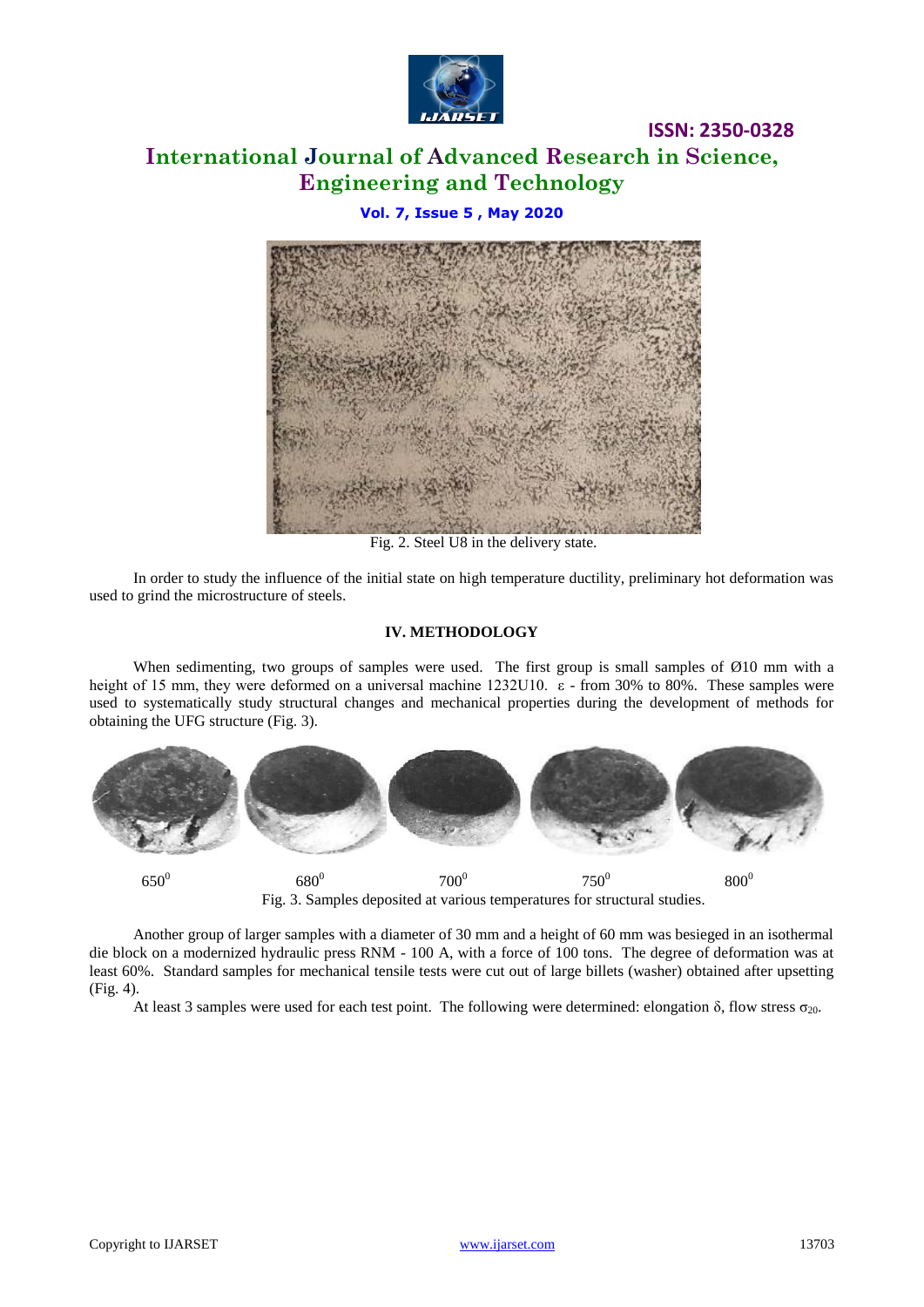

**ISSN: 2350-0328**

### **Vol. 7, Issue 5 , May 2020**



Fig. 4. Samples for mechanical tensile testing.

Of. fig. 5. It is seen that the dependence of the relative elongation on the strain temperature varies nonmonotonically. An increase in the strain temperature leads to an insignificant increase in  $\delta$ , however, ductility decreases markedly with an increase in the strain temperature above  $Ac<sub>1</sub>$ .

The dependence of the flow stress on the deformation temperature is also nonmonotonic: it weakly depends on temperature when approaching the  $Ac<sub>1</sub>$  point, and with a subsequent increase in the temperature of deformation, the flow stress decreases again.





An analysis of the dependence of σ on the strain rate έ shows that with a decrease in έ the flow stresses decrease slightly. The speed sensitivity coefficient *m* does not exceed 0.15.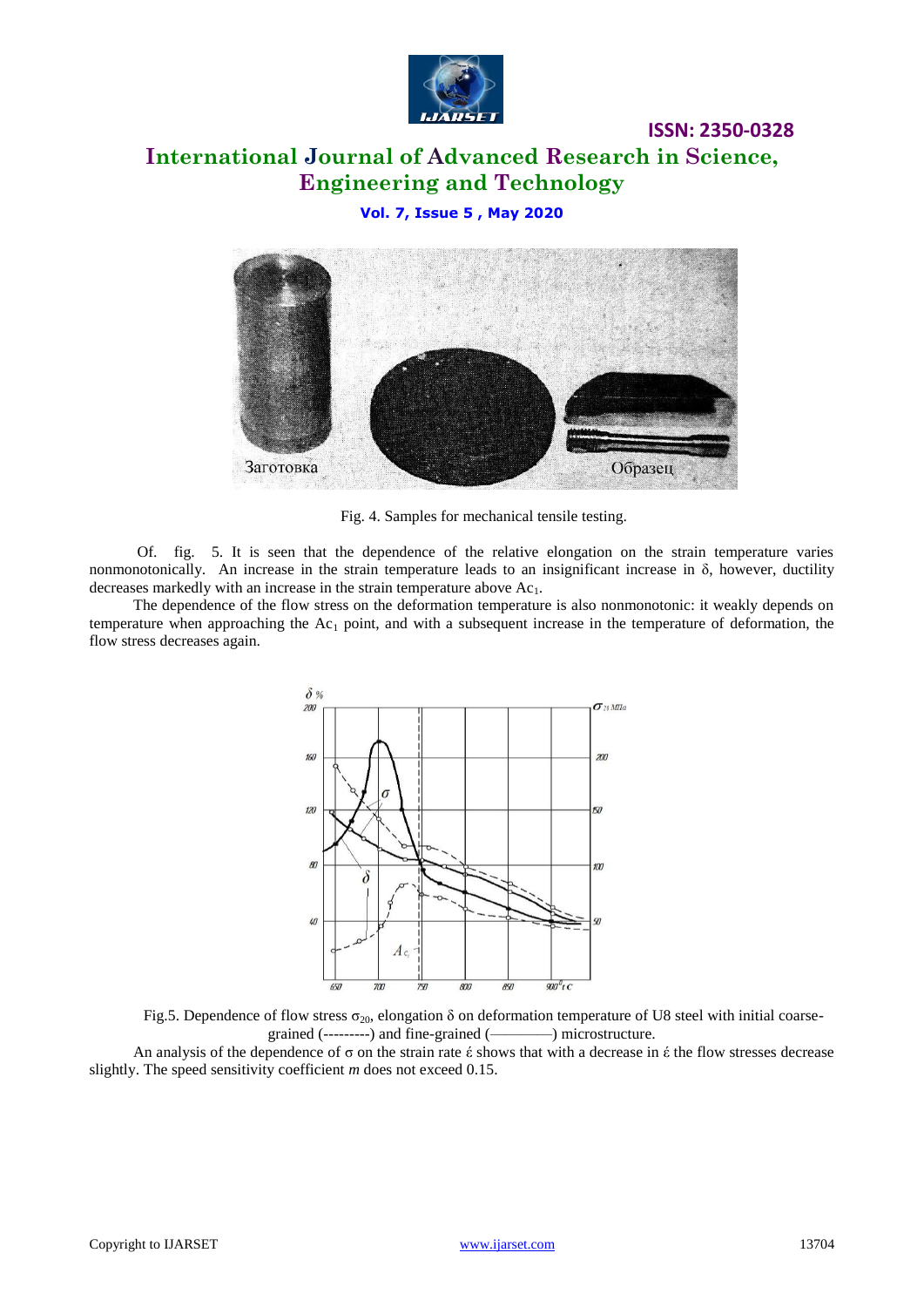

**ISSN: 2350-0328**

### **Vol. 7, Issue 5 , May 2020**



Fig. 6. The dependence of the flow stress  $\sigma$  on  $\varepsilon$  and the strain temperature in the delivery state.

In fig. 6. The dependence of the flow stress on the degree and temperature of deformation for steel U8 in the delivery state is shown. It can be seen that the nature of the flow stress curves  $\sigma = f[\varepsilon]$  substantially depends on the strain temperature. At a temperature of  $650^{\circ}$ C, the deformation at the initial stage proceeds with strong hardening, the flow stresses are maximum at  $\acute{\epsilon} = 25\%$  and decrease with a further increase in ε. Deformation at a temperature of 700 $^{\circ}$ C, in contrast to higher temperatures, is characterized by a less steep dependence of flow stresses on the degree of deformation.



Fig. 7:

### **VI.CONCLUSION AND FUTURE WORK**

The study of the microstructure of deformed samples at different temperatures showed that it significantly depends on the temperature of deformation. So, at a temperature with a higher  $650^{\circ}$ C, the deformation is accompanied by the formation of a metallographic texture and the lamellar microstructure is preserved, the structure is inhomogeneous over the cross section of the blanks (Fig. 7.a). At a deformation temperature of  $700^{\circ}$  C, a much more uniform fine-grained microstructure along the sample cross section is observed. It can be seen that the optimum temperature for the formation of the UFG structure for U8 steel is  $700^{\circ}$ C (Fig. 7.b).

After deformation at temperatures above  $Ac<sub>1</sub>$ , a coarse-grained microstructure is formed (Fig. 7.c).

The study of the influence of the strain rate at the optimum temperature of formation of the UFG structure showed the following: The most homogeneous and fine-grained microstructure in U8 steel is formed in the speed range  $10^{-4} \div 10^{-2} s^{-1}$ .

The results of mechanical tests are shown in Fig. 3. It is seen that the dependence of the relative elongation on temperature is characterized by a maximum at a temperature of  $700^{\circ}$ C.

With an increase in the test temperature, the ductility in U8 steel in the  $\gamma$ -region sharply decreases, this is due to the hardening of the structure, since heating above Ac<sub>1</sub> leads to a rapid increase in grain in the  $\gamma$ -region and the loss of superplasticity.

The dependence of the flow stress on the deformation temperature is characterized by the fact that, when the temperature rises to intercritical, a decrease in  $\sigma$  is first observed, and at temperatures Ac<sub>1</sub> - 30  $\div$  Ac<sub>1</sub>, the flow stresses are equal. A subsequent increase in the deformation temperature above  $Ac<sub>1</sub>$  again leads to a decrease in flow stresses.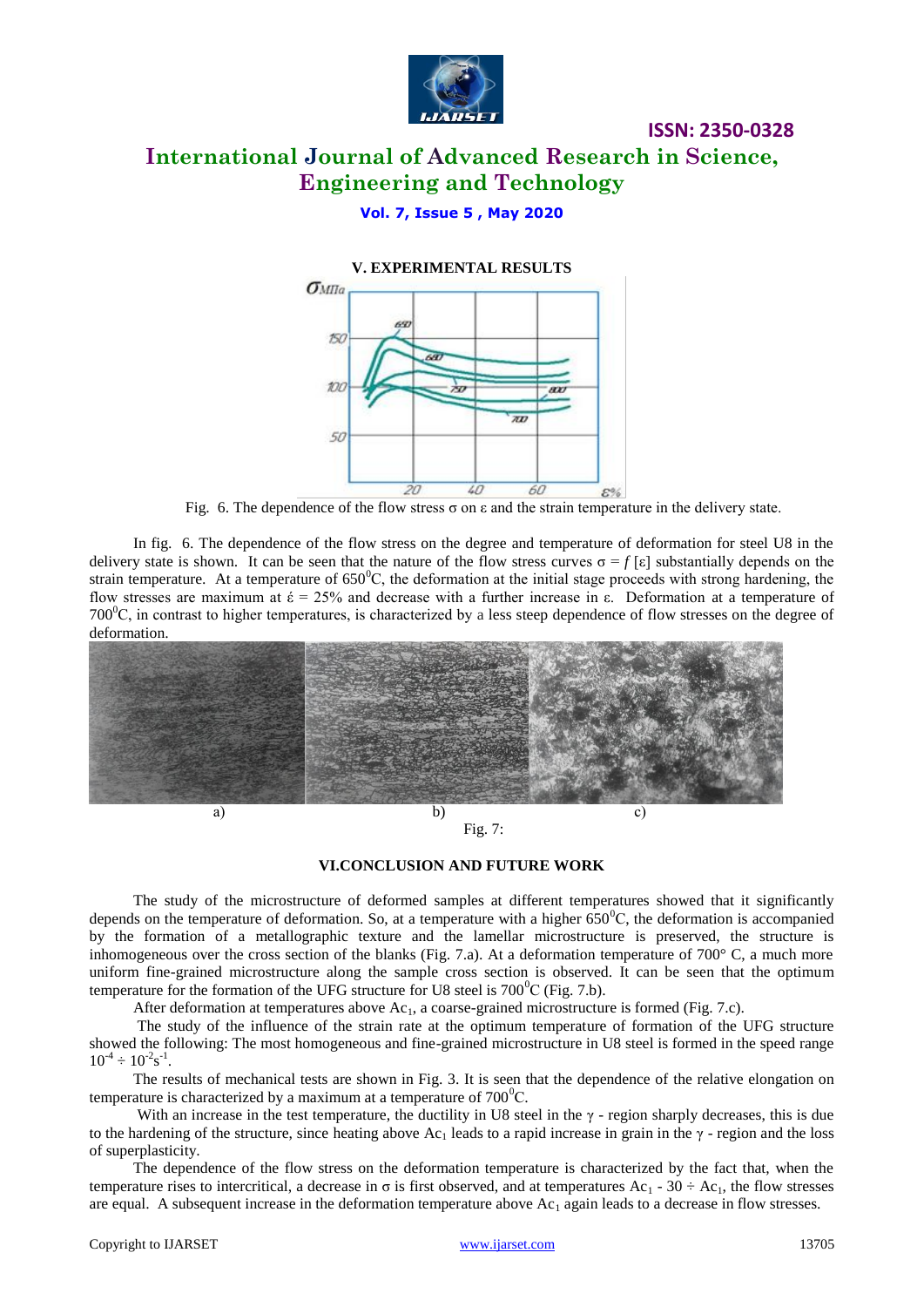

**ISSN: 2350-0328**

### **Vol. 7, Issue 5 , May 2020**



Fig. 8.

Thus, the ductility of fine-grained Y8 has a pronounced maximum in the ferrite-cementite region at a temperature of 700<sup>0</sup> C, above Ac<sub>1</sub>,  $\delta$  decreases sharply. In steel with an UFG structure, practically in the entire temperature range studied, substantially larger elongations are observed than in coarse-grained (Fig. 5).

The initial microstructure also affects the velocity dependence of the flow stress. The coefficient of speed sensitivity m for coarse-grained steels does not exceed 0.15, for fine-grained steels it is not less than 0.37.

It should be noted that the flow stress is higher in the delivery state at all investigated strain rates than for steel with a fine-grained microstructure (Fig. 8).

The main difficulty is a narrow range of deformation temperature. Deformation should be carried out in a narrow temperature range, otherwise there is virtually no deformation in the superplastic mode.

The problem of deformation in a narrow temperature range (theoretically at the same temperature) is solved using the so-called isothermal stamping.

The essence of this method is that the workpiece and the deforming tool are heated to the same temperature, i.e. create conditions of deformation at one temperature. The degree of isothermal stamping is probably ensured by redistributions of  $\pm$  10° C. Under these conditions, practically "At the maximum plasticity" occurs [12].

**FINDINGS.** The purpose of this study was to develop effective methods for teaching in steels UFG structure, providing the manifestation of superplastic properties.

The superplasticity of U8 steel with UFG structure is established is observed in the temperature range 680  $\div$ 720<sup>0</sup> C and strain rates  $10^{-3} \div 10^{-4}$  s<sup>-1</sup>.

Thus, the methods for obtaining the UFG structure in steels are very diverse. In each specific case, it is necessary to develop processing modes directly for the material under study. Meanwhile, the manifestations of the effect of superplasticity in steel will be determined not only by the initial microstructure. It is very important to keep it in the process of heating and deformation.

It should be noted that these issues are important, since the superplastic properties of the material depend on the nature of the UFG structure.